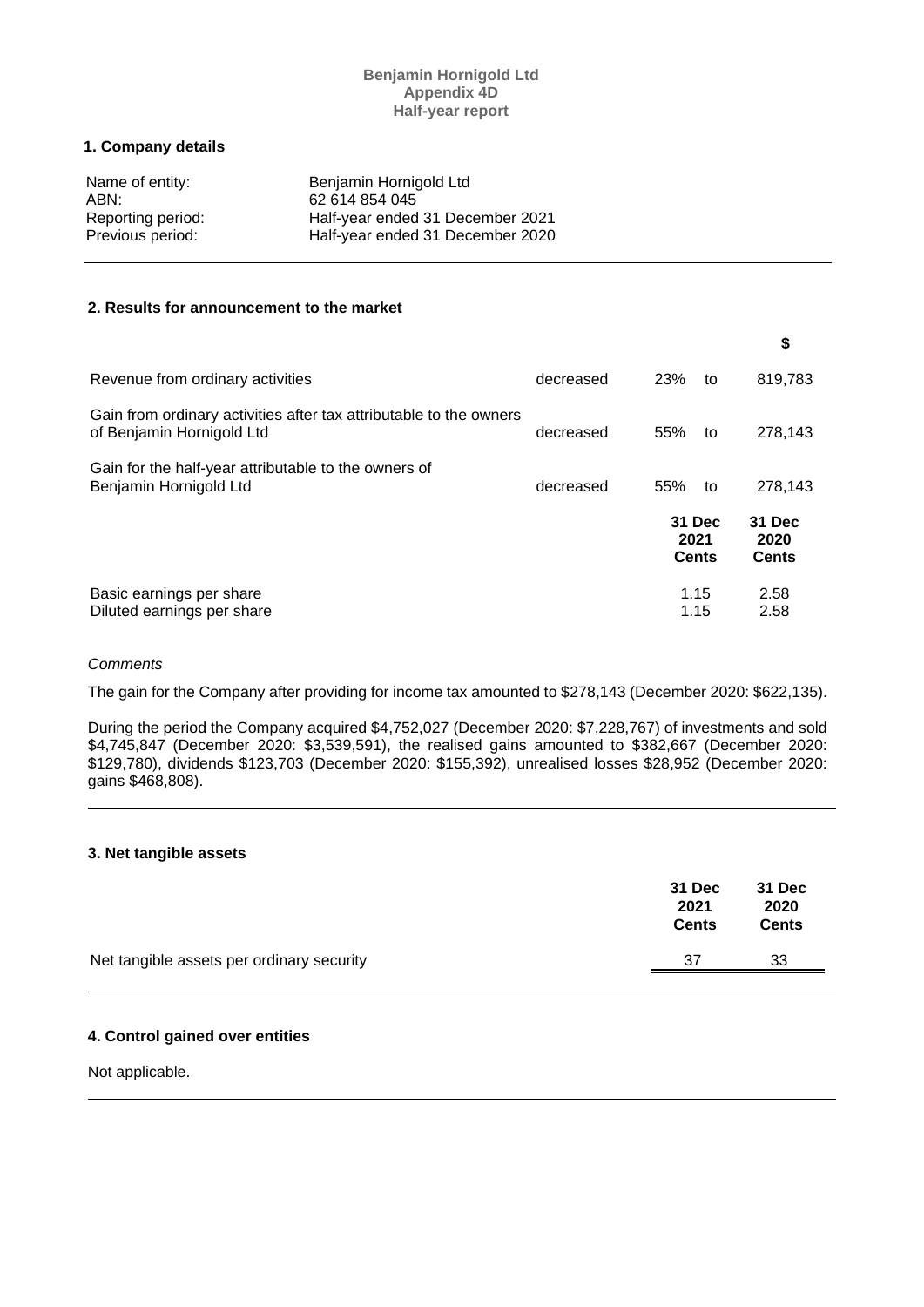# **Benjamin Hornigold Ltd Appendix 4D Half-year report**

# **5. Loss of control over entities**

Not applicable.

# **6. Dividends**

There were no dividends paid, recommended or declared during the current financial period or prior financial period.

## **7. Details of associates and joint venture entities**

Not applicable.

# **8. Foreign entities**

*Details of origin of accounting standards used in compiling the report:*

Not applicable.

## **9. Audit qualification or review**

*Details of audit/review dispute or qualification (if any):*

The financial statements were subject to a review by the auditors and the review report is attached as part of the Interim Report.

## **10. Attachments**

*Details of attachments (if any):*

The Interim Report of Benjamin Hornigold Ltd for the half-year ended 31 December 2021 is attached.

# **11. Signed**

By authority of the Board

 $\frac{1}{\sqrt{1-\frac{1}{n}}}\cdot\frac{1}{\sqrt{1-\frac{1}{n}}}\cdot\frac{1}{\sqrt{1-\frac{1}{n}}}\cdot\frac{1}{\sqrt{1-\frac{1}{n}}}\cdot\frac{1}{\sqrt{1-\frac{1}{n}}}\cdot\frac{1}{\sqrt{1-\frac{1}{n}}}\cdot\frac{1}{\sqrt{1-\frac{1}{n}}}\cdot\frac{1}{\sqrt{1-\frac{1}{n}}}\cdot\frac{1}{\sqrt{1-\frac{1}{n}}}\cdot\frac{1}{\sqrt{1-\frac{1}{n}}}\cdot\frac{1}{\sqrt{1-\frac{1}{n}}}\cdot\frac{1}{\sqrt{1-\frac{1}{n}}}\cdot\frac{1$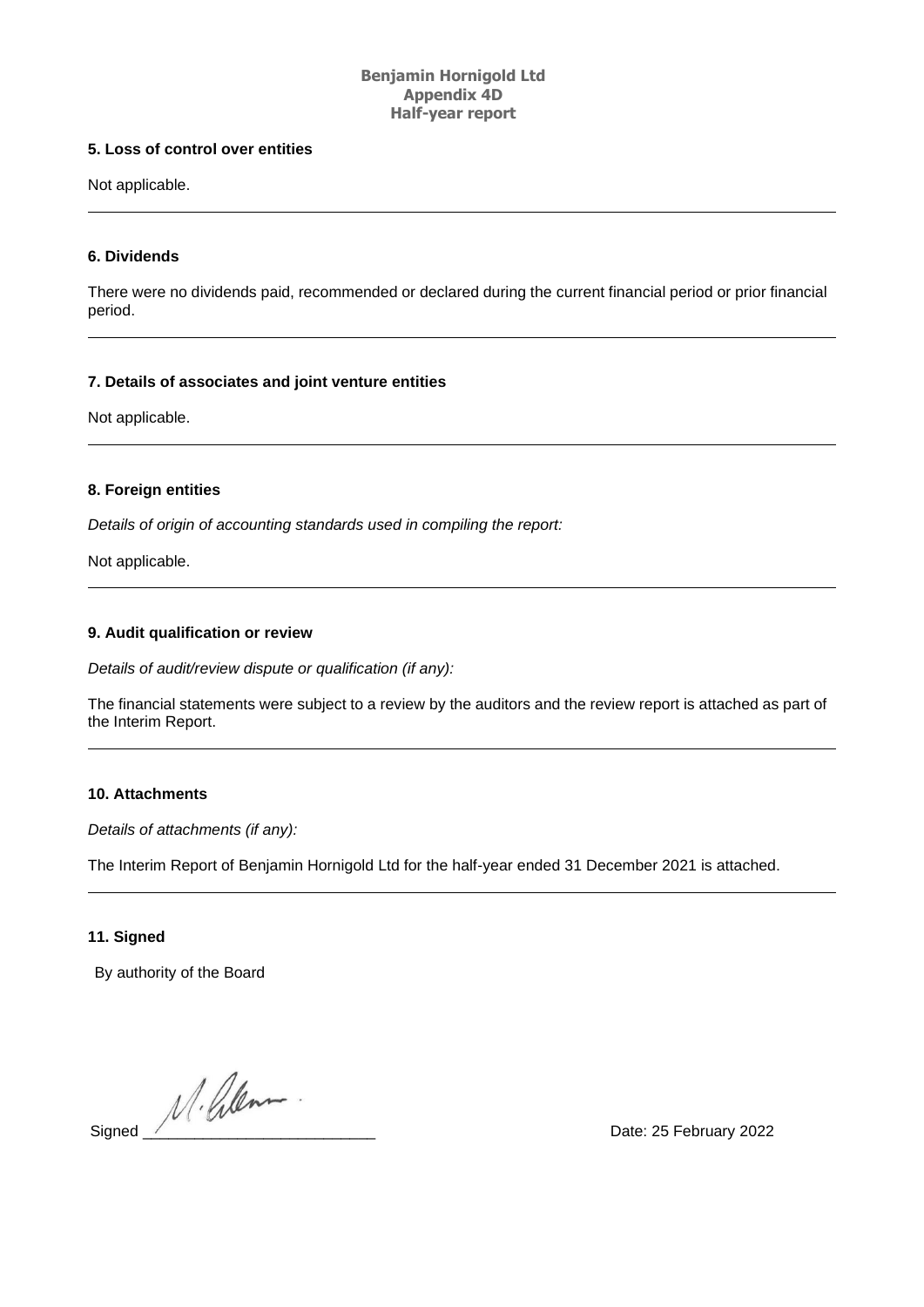

ACN 614 854 045

# INTERIM REPORT

# 31 DECEMBER 2021

*"veritas et aequitas"*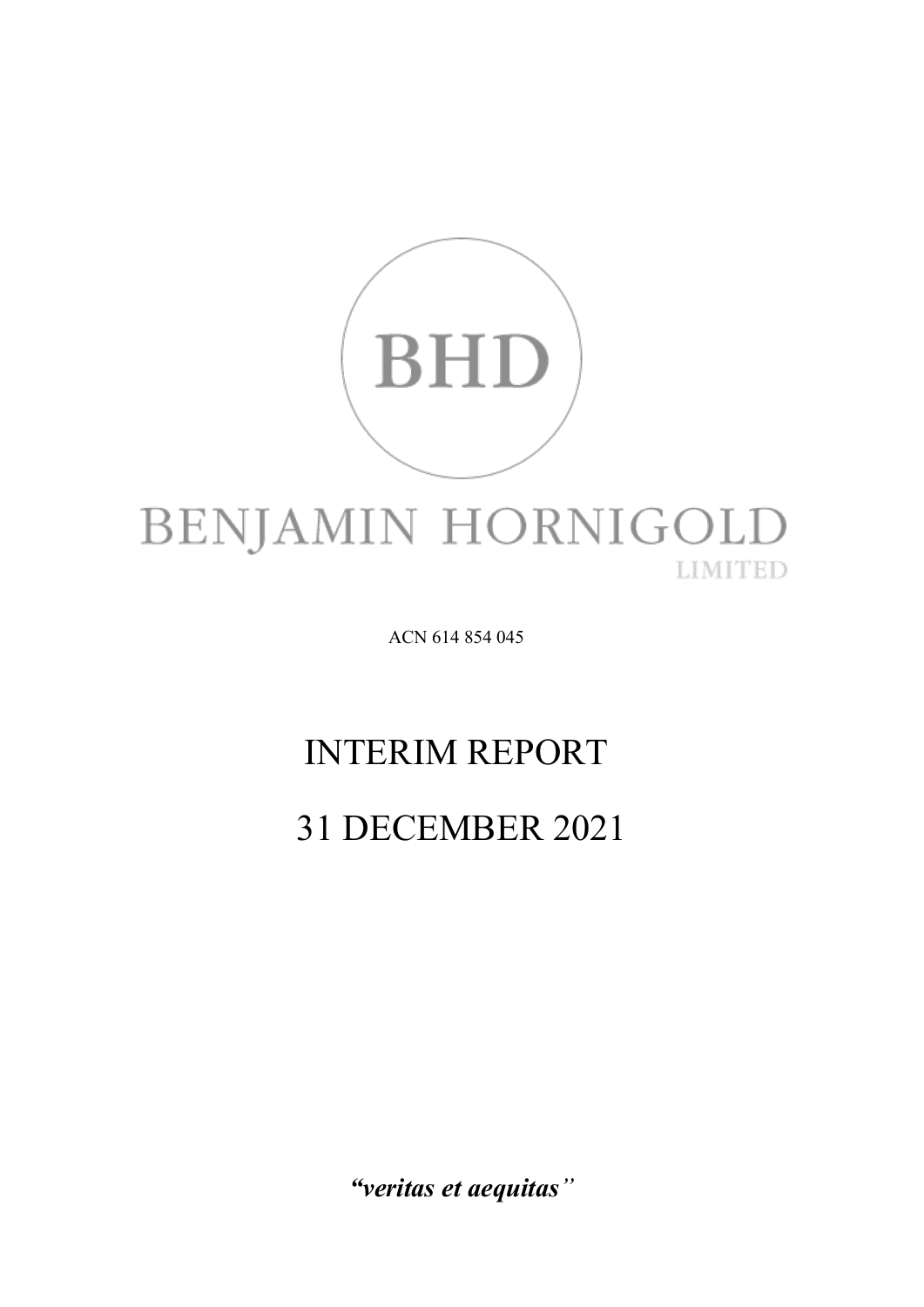# **Benjamin Hornigold Ltd Directors' report 31 December 2021**

#### **Introduction**

The Directors present their report, together with the financial statements, of Benjamin Hornigold Ltd (referred to hereafter as the 'Company') for the half-year ended 31 December 2021.

## **Directors**

The following persons were Directors of Benjamin Hornigold Ltd during the whole of the financial half-year and up to the date of this report, unless otherwise stated:

| Directors' name    | <b>Position</b>                     | Date appointed |
|--------------------|-------------------------------------|----------------|
| Michael Glennon    | Non-Executive Director and Chairman | 12 Jun 2019    |
| <b>Gary Miller</b> | Non-executive Director              | 12 Jun 2019    |
| Sulieman Ravell    | Non-executive Director              | 12 Jun 2019    |

#### **Principal activities**

The Company is a Listed Investment Company (LIC) incorporated on 28 September 2016. The Company provides investors with the opportunity to gain exposure to an investment portfolio that is actively managed. The investment portfolio is invested in a small number of high conviction investments in undervalued assets, that provide growth opportunities with the aim of achieving above average returns, (whilst limiting volatility) over the medium to long term. Further details on these investments are included in the Review of Operations.

## **Review of operations**

The gain for the Company after providing for income tax amounted to \$278,143 (31 December 2020: \$622,135).

During the period the Company acquired \$4,752,027 (June 2021: \$11,214,901) of investments and sold investments for proceeds of \$4,363,179 (June 2021: \$5,486,406) and generating revenue from its investment portfolio of \$519,792 (December 2020: \$616,355), being:

- realised gains amounted to \$382,667 (December 2020: \$129,780),
- dividends \$140,784 (December 2020: \$155,393),
- other revenue \$176,804 (December 2020: \$nil),
- unrealised losses (\$28,952) (December 2020: gains \$468,808) on investments, and
- unrealised losses (\$151,511) (December 2020: (\$137,626)) on convertible loan investments.

### **Significant changes in the state of affairs**

The Board does not believe the COVID-19 pandemic will have any impact on the Company's ability to continue as a going concern nor in its current ability to work in Australia to continue pursuing new ventures.

Apart from the matters discussed in this Report, there were no other significant changes in the state of affairs of the Company during the financial half-year.

### **Matters subsequent to the end of the financial half-year**

There have been no matters or circumstances arisen since 31 December 2021 that have significantly affected, or may significantly affect the Company's operations, the results of those operations, or the Company's state of affairs in future financial years.

#### **Auditor's independence declaration**

A copy of the auditor's independence declaration as required under section 307C of the *Corporations Act 2001* is set out immediately after this Directors' report.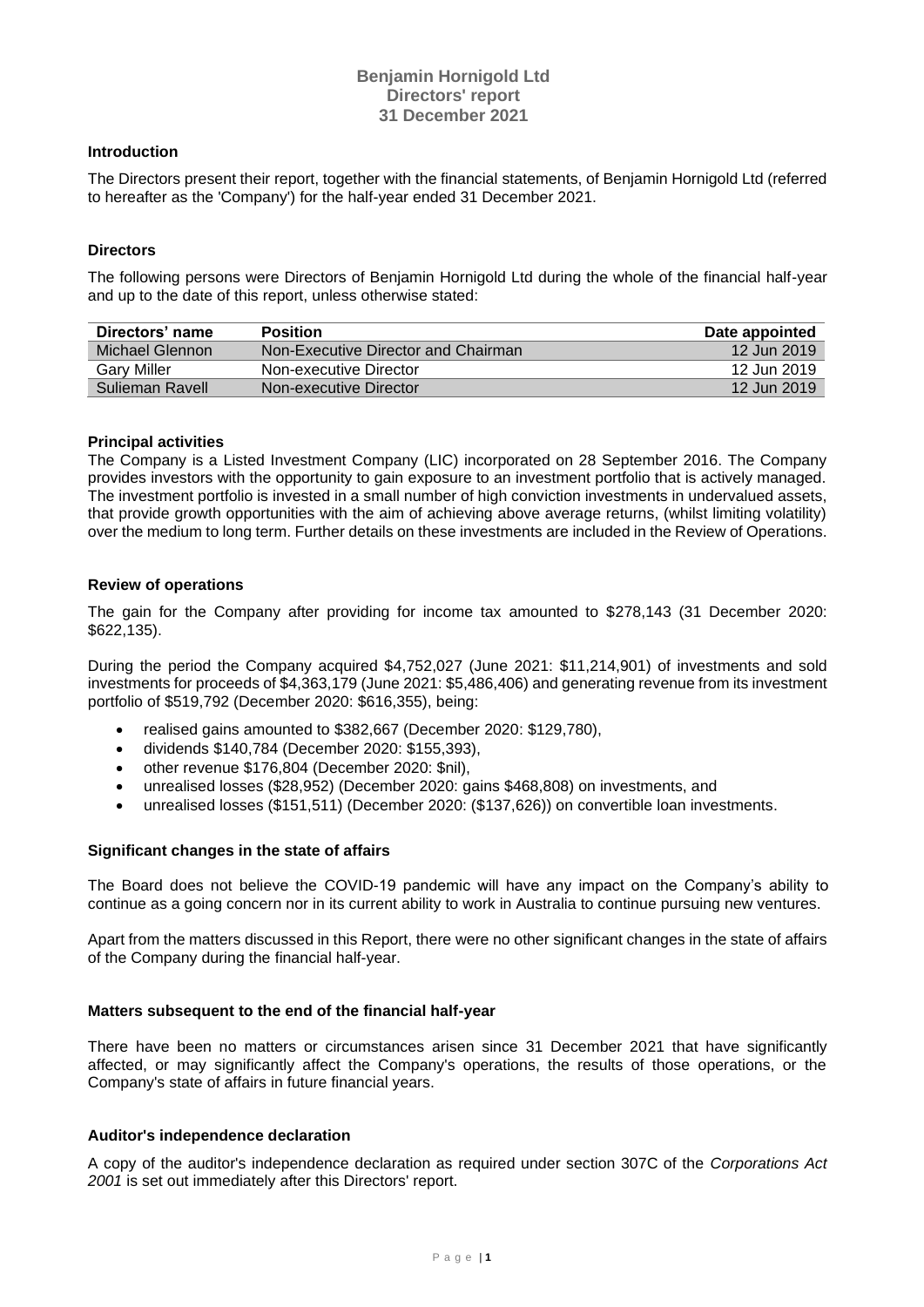# **Benjamin Hornigold Ltd Directors' report 31 December 2021**

This report is made in accordance with a resolution of Directors, pursuant to section 306(3)(a) of the *Corporations Act 2001*.

On behalf of the Directors

M. Glenn

\_\_\_\_\_\_\_\_\_\_\_\_\_\_\_\_\_\_\_\_\_\_\_\_\_\_ Michael Glennon Chairman

25 February 2022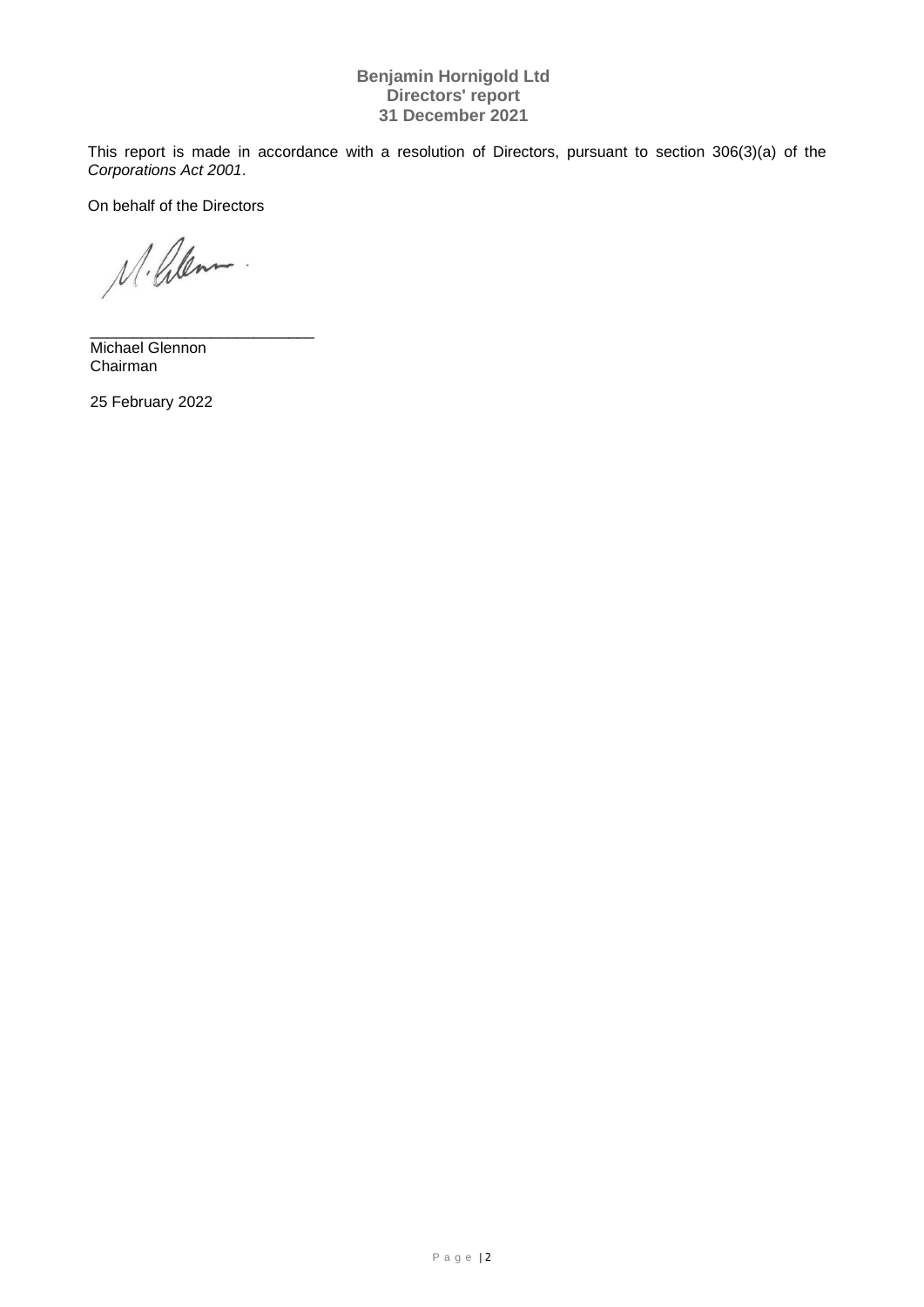

Level 38, 345 Queen Street Brisbane, QLD 4000

Postal address **GPO Box 1144** Brisbane, QLD 4001

p. +61 7 3222 8444

The Directors Benjamin Hornigold Ltd Level 10 171 Clarence Street Sydney NSW 2000

### **Auditor's Independence Declaration**

In relation to the independent auditor's review for the half year ended 31 December 2021, to the best of my knowledge and belief there have been:

- (i) no contraventions of the auditor independence requirements of the *Corporations Act 2001*; and
- (ii) no contraventions of APES 110 *Code of Ethics for Professional Accountants (including Independence Standards)*.

PITCHER PARTNERS WARWICK FACE Partner

Brisbane, Queensland 25 February 2022



pitcher.com.au

Brisbane Sydney Newcastle Melbourne Adelaide Perth

Pitcher Partners is an association of independent firms.<br>An Independent Queensland Partnership ABN 84 797 724 539. Liability limited by a scheme approved under Professional Standards Legislation. Pitcher Partners is a member of the global network of Baker Tilly International Limited, the members of which are separate and independent legal entities.

COLE WILKINSON SIMON CHUN

TOM SPLATT

ROBYN COOPER<br>FELICITY CRIMSTON KIERAN WALLIS **CHERYL MASON**  **IMURRAY GRAHAM** ANDREW ROBIN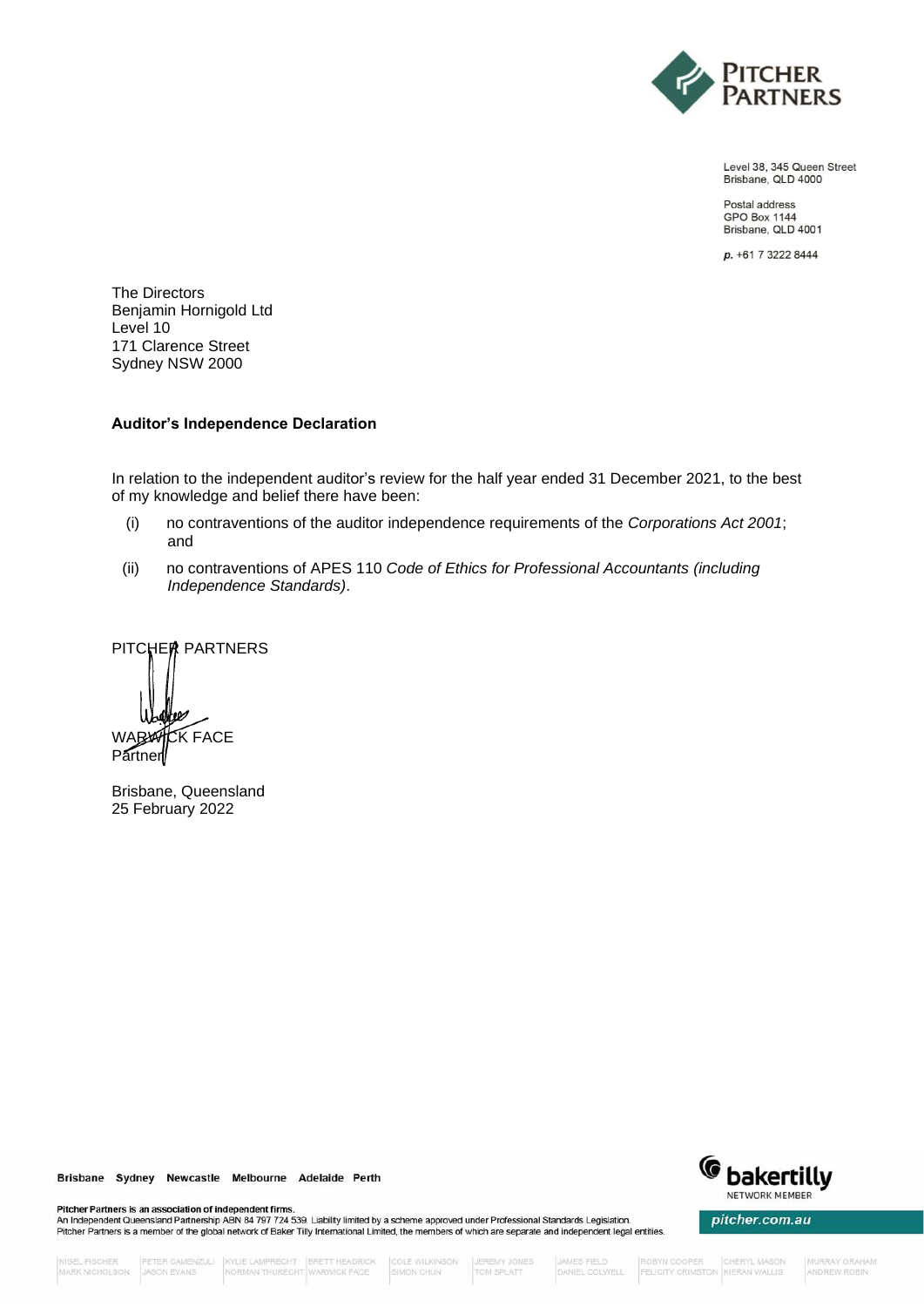# **Benjamin Hornigold Ltd Contents 31 December 2021**

| Statement of profit or loss and other comprehensive income                   | 5  |
|------------------------------------------------------------------------------|----|
| Statement of financial position                                              | 6  |
| Statement of changes in equity                                               | 7  |
| Statement of cash flows                                                      | 8  |
| Notes to the financial statements                                            | 9  |
| Directors' declaration                                                       | 14 |
| Independent auditor's review report to the members of Benjamin Hornigold Ltd | 15 |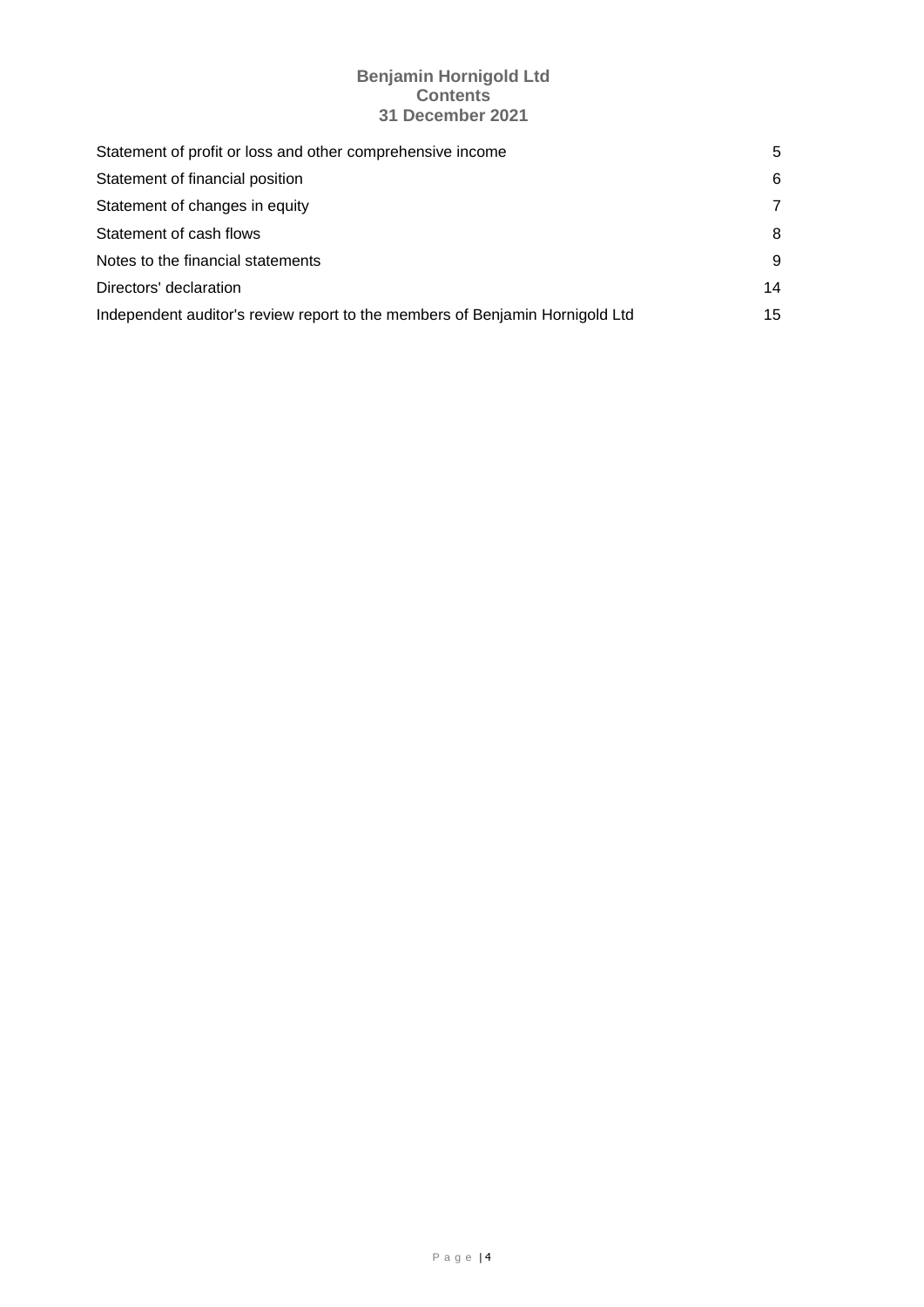# **Benjamin Hornigold Ltd Statement of profit or loss and other comprehensive income For the half-year ended 31 December 2021**

|                                                                                                                                                                  | <b>Note</b>                                             | 31<br><b>December</b><br>2021<br>\$                                        | 31<br><b>December</b><br>2020<br>\$                             |
|------------------------------------------------------------------------------------------------------------------------------------------------------------------|---------------------------------------------------------|----------------------------------------------------------------------------|-----------------------------------------------------------------|
| Revenue from investment portfolio                                                                                                                                |                                                         |                                                                            |                                                                 |
| Net gain/(loss) on financial instruments measured at fair value through<br>profit or loss                                                                        |                                                         |                                                                            |                                                                 |
| Net realised gain on trading activities<br>Net gain/(loss) on investment activities<br>Other income from investments                                             |                                                         | 140,784<br>202,204<br>176,804                                              | 155,393<br>460,962                                              |
| Net gain/(loss) from investment portfolio                                                                                                                        | 4                                                       | 519,792                                                                    | 616,355                                                         |
| Other revenue<br>Other income<br>Interest revenue calculated using the effective interest method                                                                 | 4<br>$\overline{\mathbf{4}}$<br>$\overline{\mathbf{4}}$ | 22,500<br>277,491                                                          | 125,878<br>54,651<br>264,695                                    |
| Total revenue                                                                                                                                                    |                                                         | 819,783                                                                    | 1,061,579                                                       |
| <b>Expenses</b>                                                                                                                                                  |                                                         |                                                                            |                                                                 |
| Management and performance fees<br>Impairment of receivables<br>Directors' fees<br>Professional fees<br>Finance costs<br>Other expenses<br><b>Total expenses</b> |                                                         | (117, 108)<br>(151, 254)<br>(239, 365)<br>(101)<br>(33, 812)<br>(541, 640) | (105, 521)<br>(150, 564)<br>(181, 790)<br>(1,569)<br>(439, 444) |
| Profit before income tax                                                                                                                                         |                                                         | 278,143                                                                    | 622,135                                                         |
| Income tax (expense)/benefit                                                                                                                                     |                                                         |                                                                            |                                                                 |
| Profit after income tax for the half-year attributable to the owners of<br><b>Benjamin Hornigold Ltd</b>                                                         |                                                         | 278,143                                                                    | 622,135                                                         |
| Other comprehensive income for the half-year, net of tax                                                                                                         |                                                         |                                                                            |                                                                 |
| Total comprehensive income for the half-year attributable to the<br>owners of Benjamin Hornigold Ltd                                                             |                                                         | 278,143                                                                    | 622,135                                                         |
|                                                                                                                                                                  |                                                         | <b>Cents</b>                                                               | <b>Cents</b>                                                    |
| Basic earnings per share<br>Diluted earnings per share                                                                                                           | 8<br>8                                                  | 1.15<br>1.15                                                               | 2.58<br>2.58                                                    |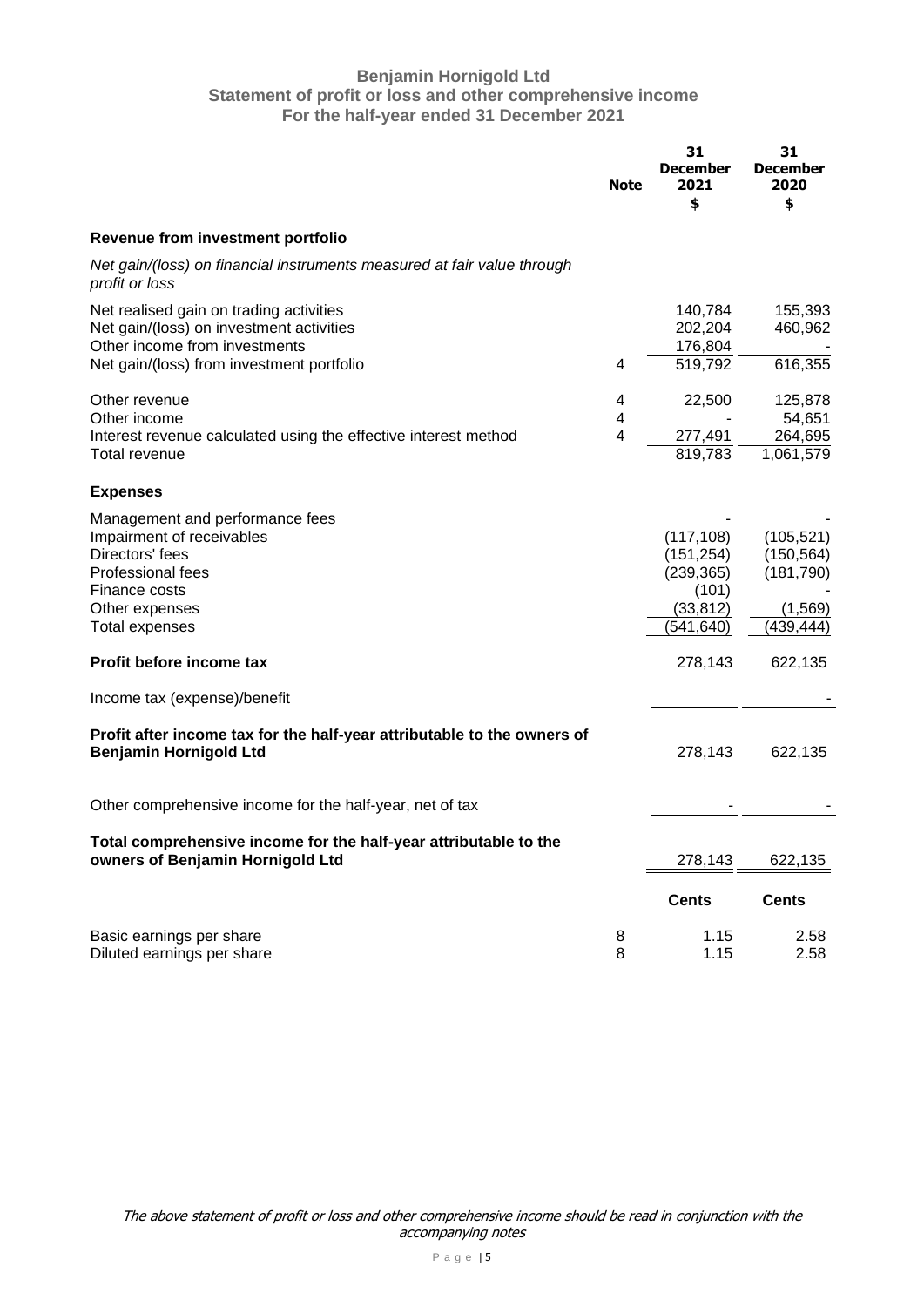# **Benjamin Hornigold Ltd Statement of financial position As at 31 December 2021**

|                                                                                                                   | <b>Note</b>         | 31<br><b>December</b><br>2021<br>\$         | 30<br>June<br>2021<br>\$                    |
|-------------------------------------------------------------------------------------------------------------------|---------------------|---------------------------------------------|---------------------------------------------|
| <b>Current Assets</b>                                                                                             |                     |                                             |                                             |
| Cash and cash equivalents<br>Investments at fair value through profit or loss<br>Other receivables<br>Prepayments | 5<br>$\overline{7}$ | 1,540,194<br>6,741,352<br>943,873<br>39,079 | 2,010,840<br>6,268,287<br>513,965<br>25,094 |
| <b>Total assets</b>                                                                                               |                     | 9,264,498                                   | 8,818,186                                   |
| <b>Current Liabilities</b>                                                                                        |                     |                                             |                                             |
| Trade and other payables                                                                                          |                     | 431,783                                     | 263,614                                     |
| <b>Total liabilities</b>                                                                                          |                     | 431,783                                     | 263,614                                     |
| <b>Net assets</b>                                                                                                 |                     | 8,832,715                                   | 8,554,572                                   |
| <b>Equity</b>                                                                                                     |                     |                                             |                                             |
| <b>Issued capital</b>                                                                                             |                     | 23,528,129                                  | 23,528,129                                  |
| Profit reserve                                                                                                    |                     | 278,143                                     |                                             |
| <b>Accumulated losses</b>                                                                                         |                     | (14, 973, 557)                              | (14, 973, 557)                              |
| <b>Total equity</b>                                                                                               |                     | 8,832,715                                   | 8,554,572                                   |
|                                                                                                                   |                     |                                             |                                             |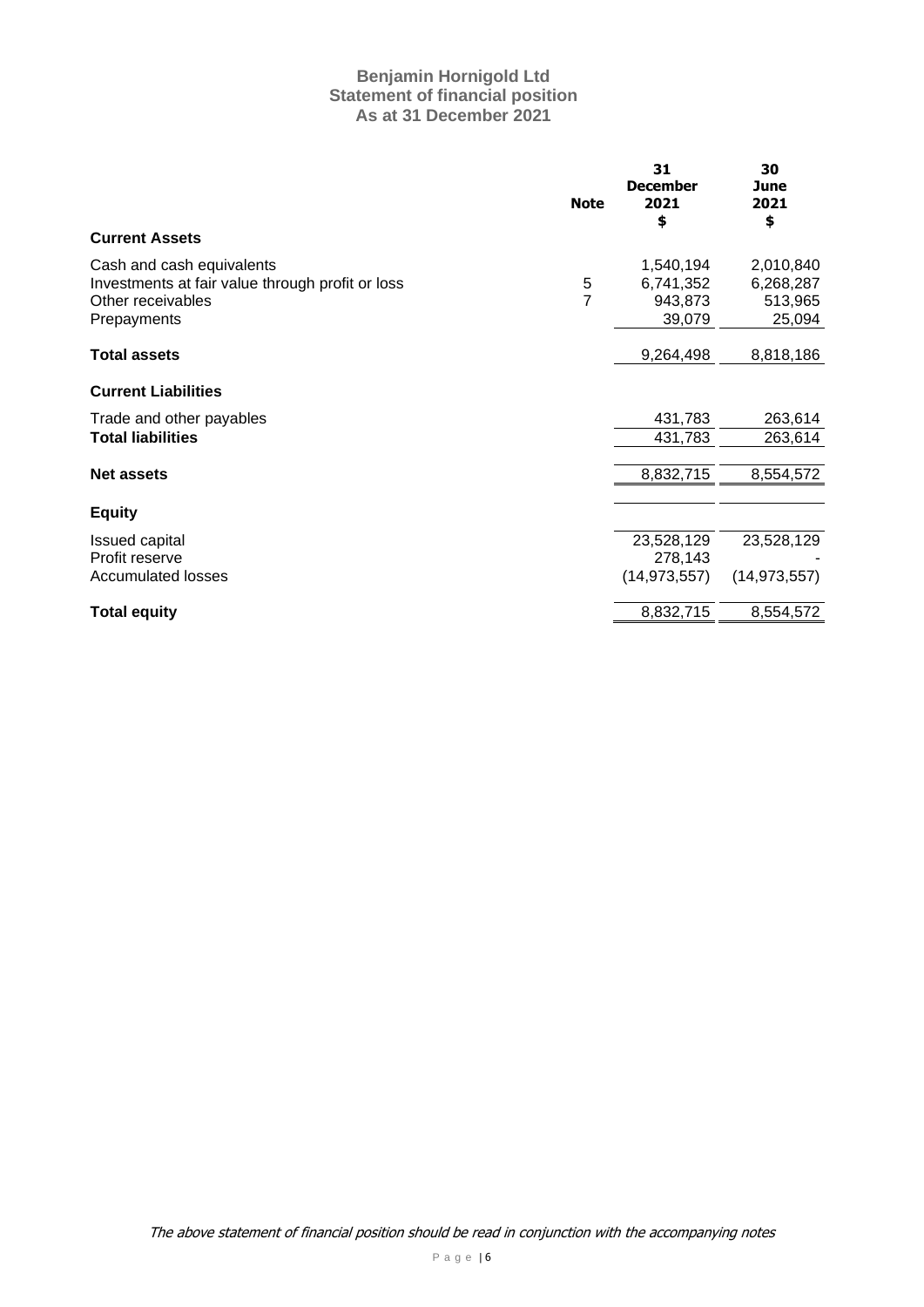# **Benjamin Hornigold Ltd Statement of changes in equity For the half-year ended 31 December 2021**

|                                                                                                                  | <b>Issued</b><br>capital      | <b>Profit</b><br>reserve<br>\$ | <b>Accumulated</b><br><b>losses</b>       | Total<br>equity                    |
|------------------------------------------------------------------------------------------------------------------|-------------------------------|--------------------------------|-------------------------------------------|------------------------------------|
| Balance at 1 July 2020                                                                                           | 23,528,129                    |                                | (16, 234, 360)                            | 7,293,769                          |
| Profit after income tax benefit for the half-year<br>Other comprehensive income for the half-year, net<br>of tax |                               |                                | 622,135                                   | 622,135                            |
| Total comprehensive income for the half-year                                                                     |                               |                                | 622,135                                   | 622,135                            |
| Balance at 31 December 2020                                                                                      | 23,528,129                    |                                | (15,612,225)                              | 7,915,904                          |
|                                                                                                                  |                               |                                |                                           |                                    |
|                                                                                                                  | <b>Issued</b><br>capital<br>S | <b>Profit</b><br>reserve<br>\$ | <b>Accumulated</b><br><b>losses</b><br>\$ | <b>Total</b><br><b>Equity</b><br>S |
| Balance at 1 July 2021                                                                                           | 23,528,129                    |                                | (14, 973, 557)                            | 8,554,572                          |
| Profit after income tax benefit for the half-year<br>Other comprehensive income for the half-year, net           |                               |                                | 278,143                                   | 278,143                            |
| of tax<br>Total comprehensive income for the half-year                                                           |                               |                                | 278,143                                   | 278,143                            |
| Transfer of profits reserve (net of tax)                                                                         |                               | 278,143                        | (278, 143)                                |                                    |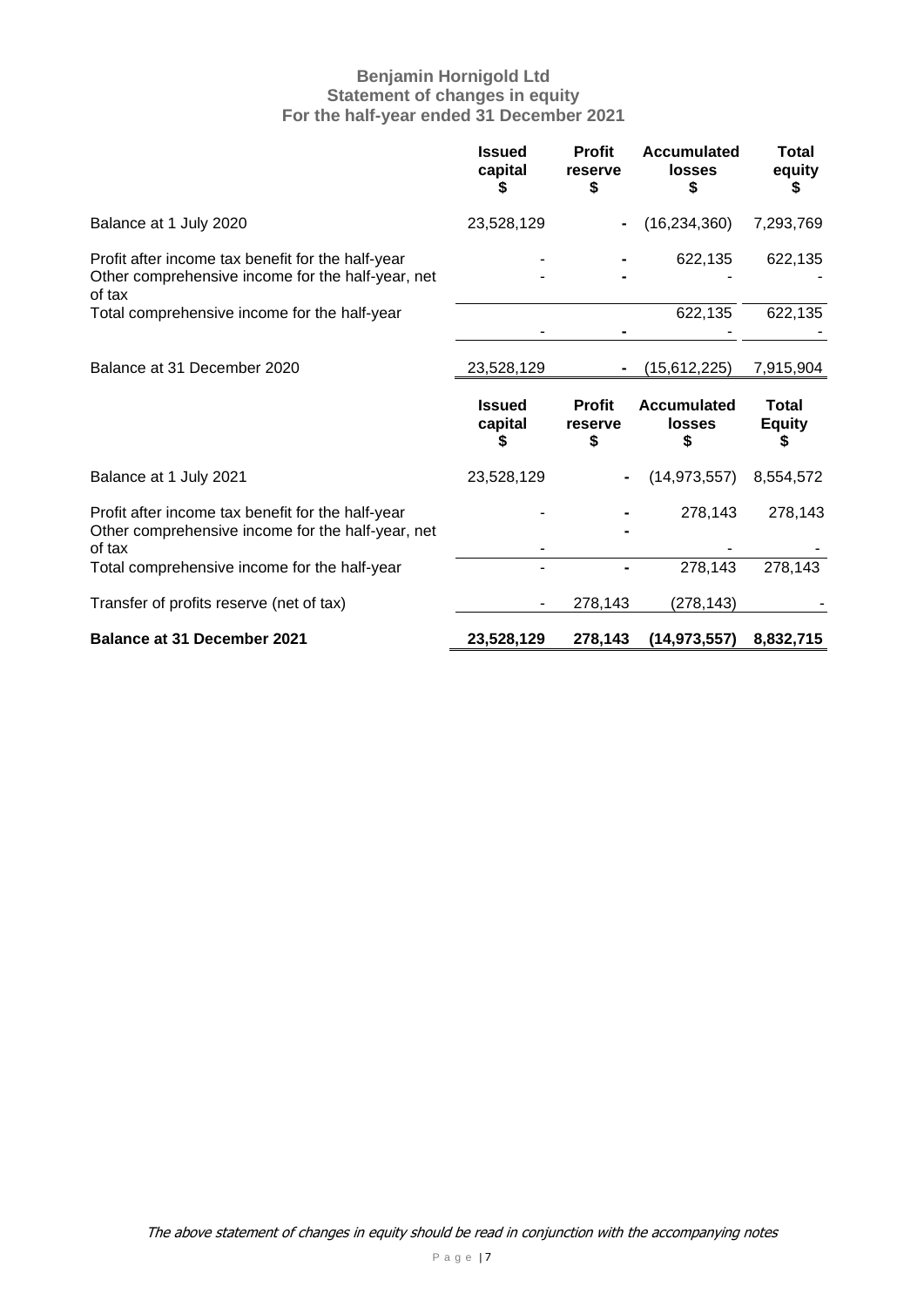# **Benjamin Hornigold Ltd Statement of cash flows For the half-year ended 31 December 2021**

|                                                                                                                                                                                                                                                                                               | 31<br><b>December</b><br>2021<br>\$                                                        | 31<br><b>December</b><br>2020<br>\$                                            |
|-----------------------------------------------------------------------------------------------------------------------------------------------------------------------------------------------------------------------------------------------------------------------------------------------|--------------------------------------------------------------------------------------------|--------------------------------------------------------------------------------|
| Cash flows from operating activities                                                                                                                                                                                                                                                          |                                                                                            |                                                                                |
| Purchase of investment in listed shares<br>Proceeds from sale of listed shares<br>Payments for operating and administrative expenses<br>Brokerage paid<br>Interest received<br>Dividends received<br>Other revenue<br>Interest and other finance costs paid<br>Cost recovered<br>Other income | (4,701,995)<br>4,238,246<br>(329, 736)<br>(4, 553)<br>8,874<br>214,535<br>81,483<br>22,500 | (7,228,767)<br>3,346,059<br>(311,065)<br>21,547<br>17,955<br>125,879<br>54,651 |
| Net cash (used in)/from operating activities                                                                                                                                                                                                                                                  | (470, 646)                                                                                 | (3,973,741)                                                                    |
| <b>Cash flows from investing activities</b><br>Loans repaid<br>Loans repaid/(to) related parties                                                                                                                                                                                              |                                                                                            |                                                                                |
| Net cash from/(used in) investing activities                                                                                                                                                                                                                                                  |                                                                                            |                                                                                |
| Net increase/(decrease) in cash and cash equivalents<br>Cash and cash equivalents at the beginning of the financial half-year                                                                                                                                                                 | (470, 646)<br>2,010,840                                                                    | (3,973,741)<br>7,541,101                                                       |
| Cash and cash equivalents at the end of the financial half-year                                                                                                                                                                                                                               | 1,540,194                                                                                  | 3,567,360                                                                      |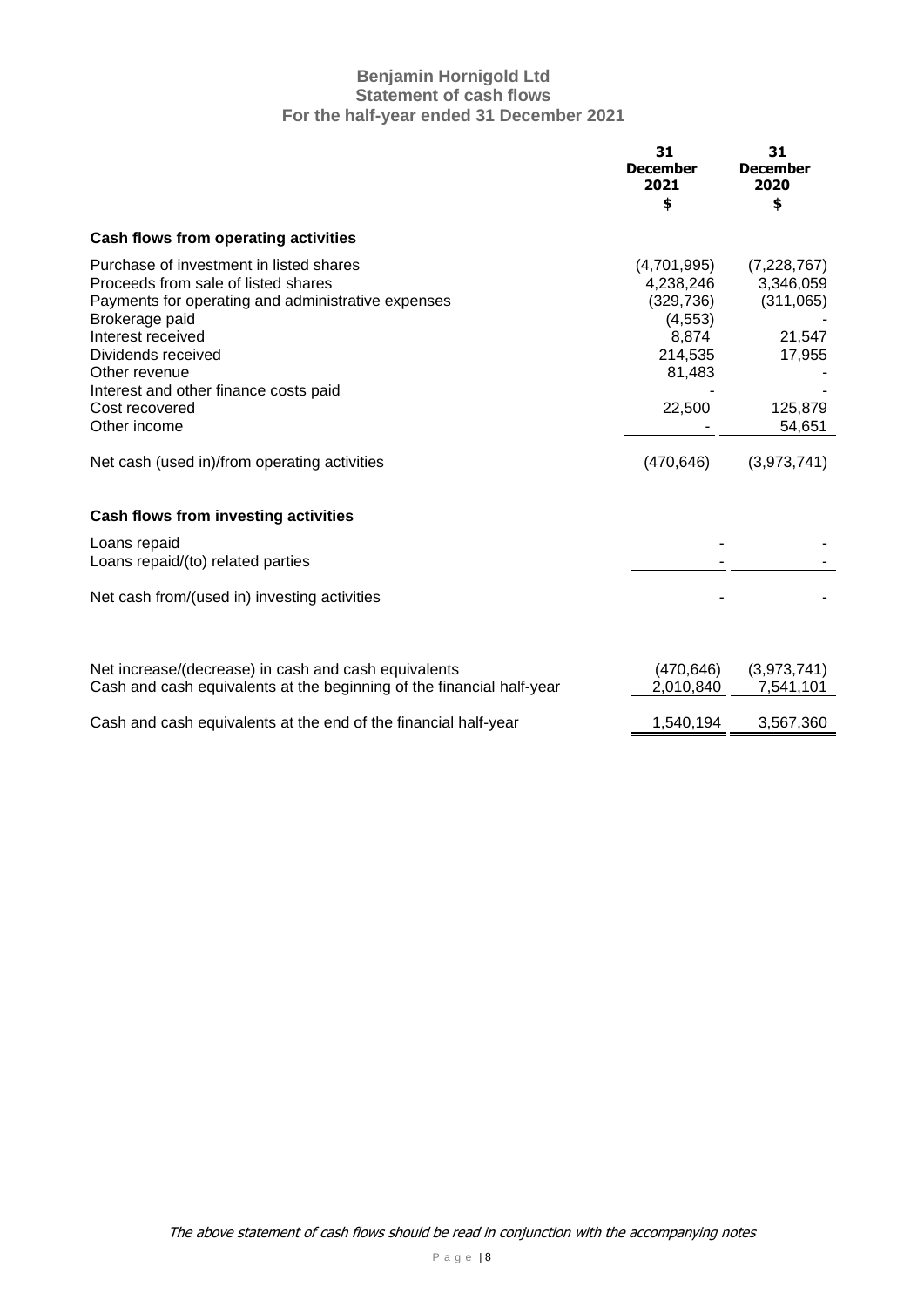# **Note 1. Reporting Entity**

Benjamin Hornigold Ltd (the 'Company') is a listed public investment company domiciled in Australia. These interim financial statements as at and for the period ended 31 December 2021 comprise the Company only.

The annual financial statements of the Company as at and for the year ended 30 June 2021 are available at [www.bhdlimited.com.au](http://www.bhdlimited.com.au/)

The interim financial statements were authorised by the Board of Directors as at the date the of the directors report.

### **Note 2. Significant accounting policies**

These general-purpose financial statements for the interim half-year reporting period ended 31 December 2021 have been prepared in accordance with Australian Accounting Standard AASB 134 *'Interim Financial Reporting'* and the *Corporations Act 2001*, as appropriate for for-profit oriented entities. Compliance with AASB 134 ensures compliance with International Financial Reporting Standard IAS 34 *'Interim Financial Reporting'*.

These general-purpose financial statements do not include all the notes of the type normally included in annual financial statements. Accordingly, these financial statements are to be read in conjunction with the annual report for the year ended 30 June 2021 and any public announcements made by the Company during the interim reporting period in accordance with the continuous disclosure requirements of the *Corporations Act 2001*.

The principal accounting policies adopted are consistent with those of the previous financial year and corresponding interim reporting period, except as stated below.

# **New or amended accounting standards and interpretations adopted**

The Company has adopted all of the new or amended Accounting Standards and Interpretations issued by the Australian Accounting Standards Board ('AASB') that are mandatory for the current reporting period.

Any new or amended Accounting Standards or Interpretations that are not yet mandatory have not been early adopted.

### **Profit reserve**

A profit reserve has been created representing an amount allocated from current period earnings that is preserved for future dividend payments.

### **Note 3. Operating segments**

Operating segments are identified based on the financial information regularly reviewed by the Board (representing the Chief Operating Decision Maker) in assessing the performance and determining the allocation of resources. As the Company operates in only one segment, all results presented in this financial report relate to the financial services segment.

The Company operates materially in only one geographical segment being Australia.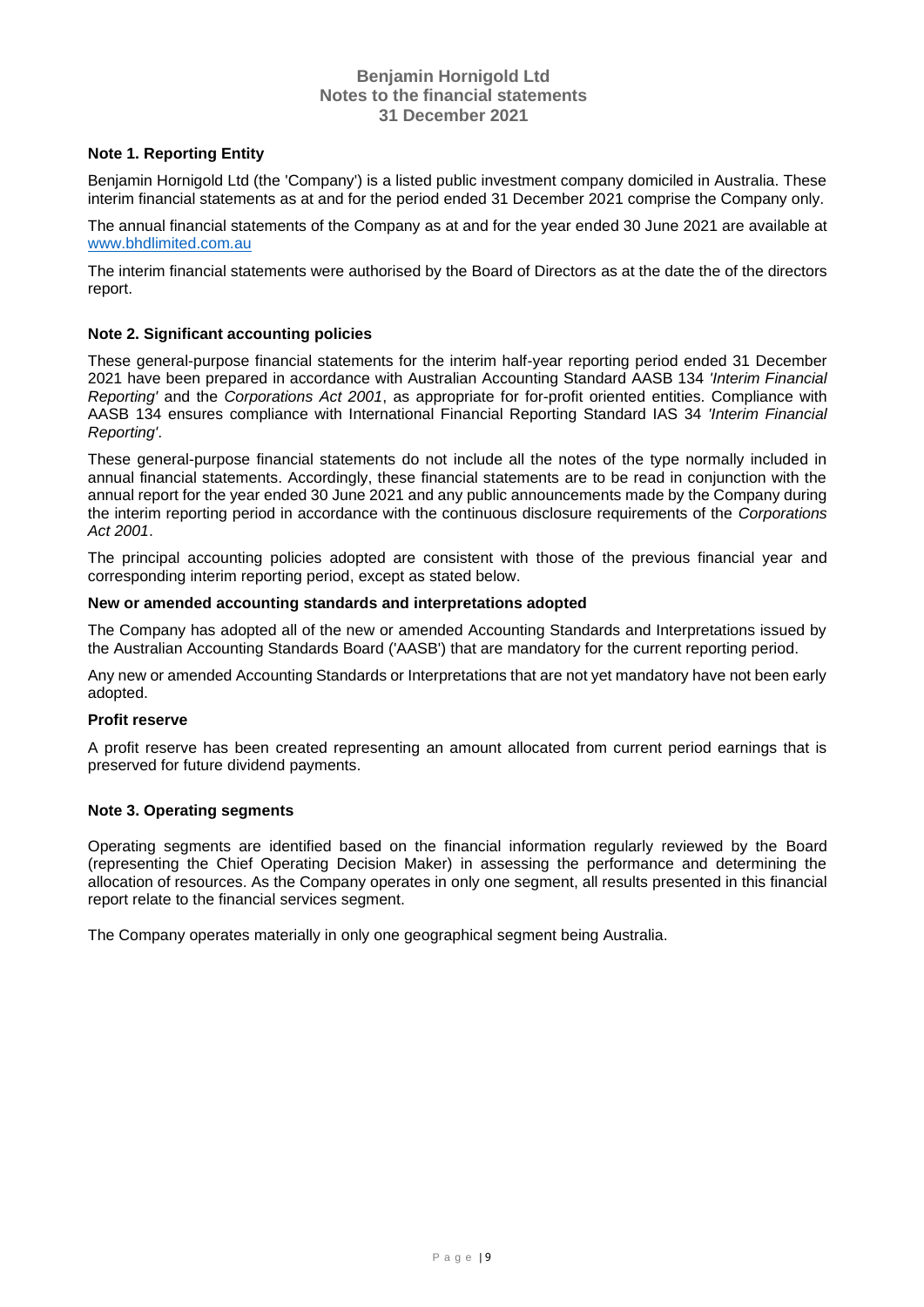# **Note 4. Revenue**

|                                                                                                                                                                                            | 31<br><b>December</b><br>2021<br>\$          | 31<br><b>December</b><br>2020<br>\$        |
|--------------------------------------------------------------------------------------------------------------------------------------------------------------------------------------------|----------------------------------------------|--------------------------------------------|
| Net gain/(loss) from investment portfolio                                                                                                                                                  |                                              |                                            |
| Fully franked dividends received<br>Unfranked dividends<br>Overseas dividends                                                                                                              | 123,703<br>7,784<br>9,297<br>140,784         | 153,464<br>1,929<br>155,393                |
| Net gain/(loss) on investment activities                                                                                                                                                   |                                              |                                            |
| Net realised gain on investment activities<br>Net unrealised gain/(loss) on investment activities - investments<br>Net unrealised gain/(loss) on investment activities – convertible notes | 382,667<br>(28, 952)<br>(151,511)<br>202,204 | 129,780<br>468,807<br>(137,625)<br>460,962 |
| Other income from investments                                                                                                                                                              | 176,804<br>519,792                           | 616,355                                    |
| Other revenue                                                                                                                                                                              |                                              |                                            |
| Cost recoveries (a)                                                                                                                                                                        | 22,500<br>22,500                             | 125,878<br>125,878                         |
| Other income                                                                                                                                                                               |                                              |                                            |
| <b>COVID19 Government Stimulus</b>                                                                                                                                                         |                                              | 54,651                                     |
| Interest revenue calculated using the effective interest method<br>Bank interest received<br>Interest on convertible loan (Note 5)<br>Interest on loans (Note 7)                           | 8,872<br>151,511<br>117,108                  | 21,549<br>137,625<br>105,521               |
|                                                                                                                                                                                            | 277,491                                      | 264,695                                    |

### *Net gains / (losses) on investments*

Gains and losses arising from changes in fair value of investments held are recognised in the statement of profit or loss in the period in which they arise.

(a) Cost recoveries

In the current year \$22,500 over costs were received in respect of a prior related party. In the prior year John Bridgeman Ltd ("JBL") has paid the Company in respect of Takeover Panel costs of \$120,467 following orders made by the Supreme Court of Queensland and \$5,412 of costs were recovered from Peter Aardoom in respect of overpayment of director fees and associated recovery costs.

## **Note 5. Investments at fair value through profit or loss**

|                                                                                                                                             | 31<br><b>December</b><br>2021 | 30<br>June<br>2021 |
|---------------------------------------------------------------------------------------------------------------------------------------------|-------------------------------|--------------------|
| Investments - designated at fair value through profit or loss (a)<br>Convertible loan - designated at fair value through profit or loss (b) | 6,741,352                     | 6,268,287          |
|                                                                                                                                             | 6,741,352                     | 6,268,287          |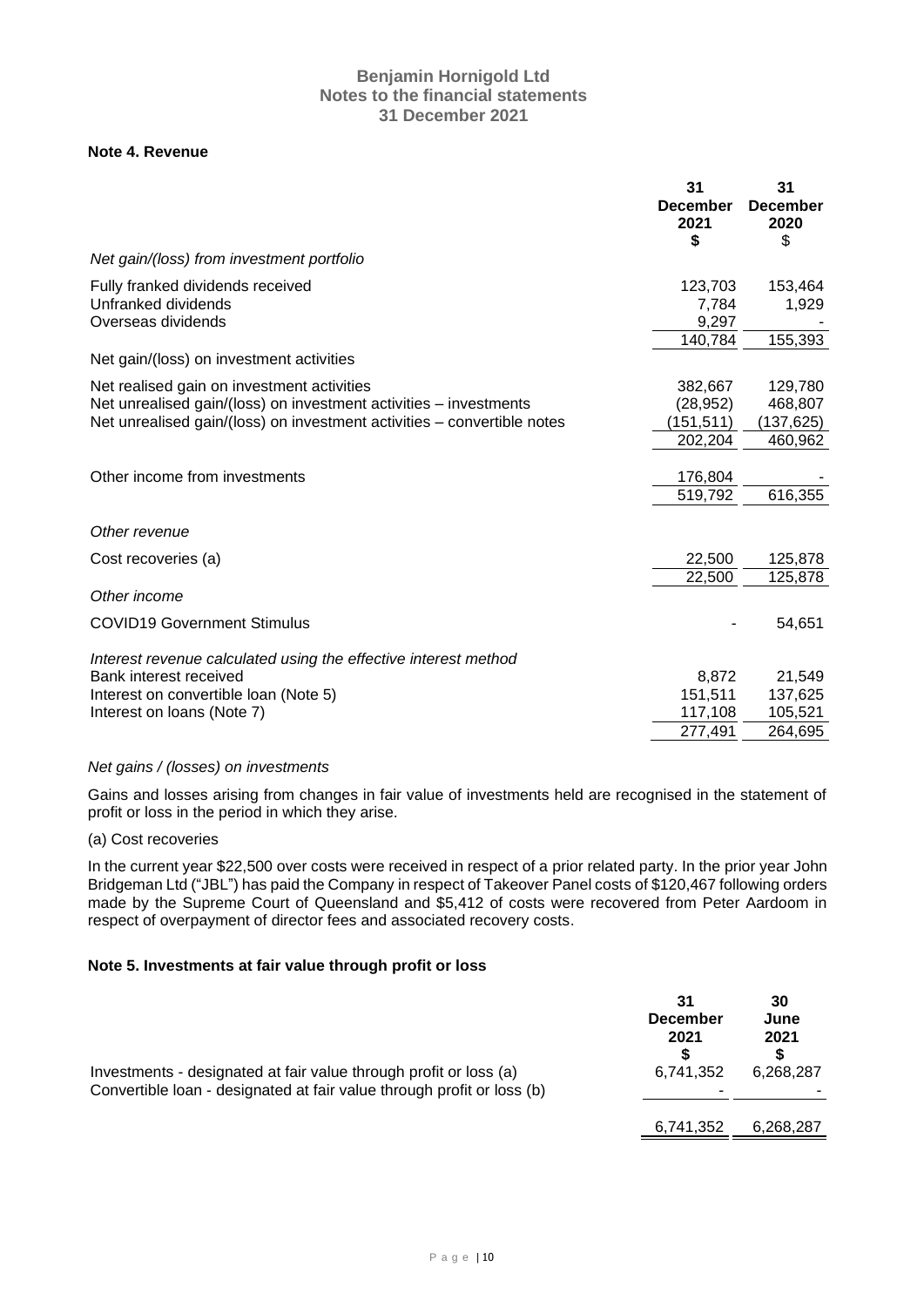# **(a) Investments**

Reconciliation of the fair value at the beginning and end of the half-year and prior financial year are set out below: **Convertible** 

| loan(a)<br>S | Total<br>S<br>6,268,287<br>4,752,027<br>(4,363,179) |
|--------------|-----------------------------------------------------|
|              |                                                     |
|              |                                                     |
|              |                                                     |
|              |                                                     |
|              |                                                     |
|              | 113,169                                             |
|              | (180, 463)                                          |
|              | 151,511                                             |
|              | 6,741,352                                           |
|              |                                                     |
|              |                                                     |
|              | 11,214,901                                          |
|              | (5,486,406)                                         |
|              | 260,112                                             |
|              | 279,680                                             |
|              | 6,268,287                                           |
|              | (151, 511)<br>151,511<br>(279, 680)<br>279,680      |

# **(b) Convertible loan**

On the 11 September 2017, the Company entered into a convertible loan agreement with JB Financial Group Pty Ltd ("'JBFG") for \$2,200,000. No interest has been paid on this loan and as a result the loan is in default at 31 December 2021 and 30 June 2021.

The convertible loan including interest amounts to \$3,203,480 (June 2021 \$3,051,971) is in default and had been fully impaired at 31 December 2021 and 30 June 2021. Interest impaired in the period amounted to \$151,511 (December 2020: \$137,625).

# **Note 6. Fair Value Measurement**

Financial assets and financial liabilities measured at fair value in the statement of financial position are grouped into three levels of fair value hierarchy. The three levels are defined based on the observability of significant inputs to the measurement as follows:

- Level 1: quoted prices (unadjusted) in active markets for identical assets or liabilities
- Level 2: inputs other than quoted prices included within Level 1 that are observable for the asset or liability, either directly or indirectly.
- Level 3: unobservable inputs for the assets or liability.

The following table shows the levels within the hierarchy of financial assets and liabilities measured at fair value on a recurring basis:

| 31 December 2021                                    | Level 1   | Level 2 | Level 3 | Total     |
|-----------------------------------------------------|-----------|---------|---------|-----------|
| Listed shares at fair value through profit and loss | 5,153,381 |         | ۰       | 5,153,381 |
| Other investments                                   | 1,563,972 | 23,999  |         | 1,587,971 |
| <b>Total Assets</b>                                 | 6,717,353 | 23,999  | ۰       | 6,741,352 |
|                                                     |           |         |         |           |
| 30 June 2021                                        | Level 1   | Level 2 | Level 3 | Total     |
| Listed shares at fair value through profit and loss | 4,467,078 |         | ۰       | 4,467,078 |
| Other investments                                   | 1,733,578 | 67,631  |         | 1,801,209 |
| <b>Total Assets</b>                                 | 6,200,656 | 67,631  | ٠       | 6,268,287 |
|                                                     |           |         |         |           |

There were no transfers between levels during the financial year.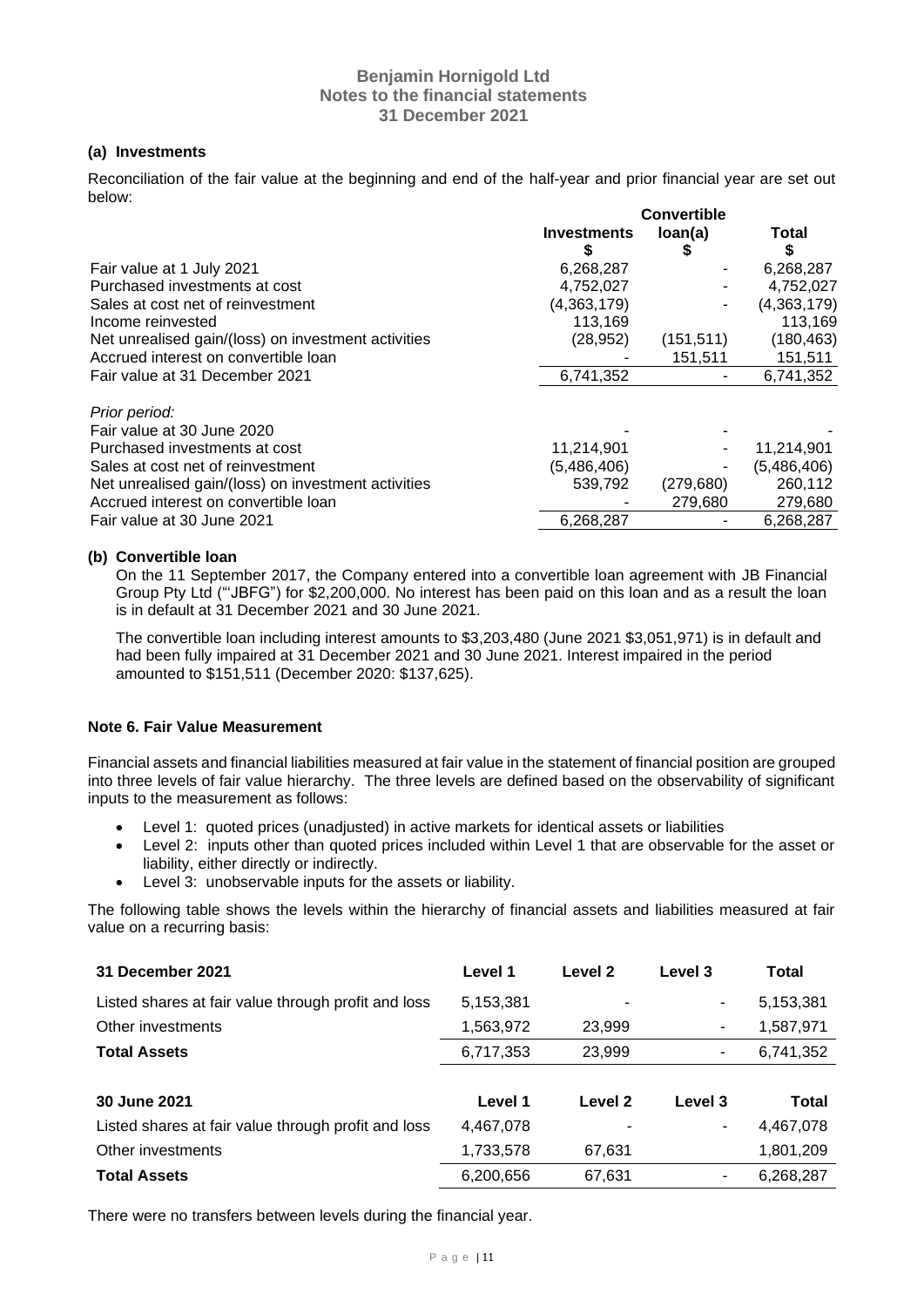The carrying amounts of trade and other receivables and trade and other payables are assumed to approximate their fair values due to their short -term nature.

## **Note 7. Other receivables**

|                                                                  | 31 December<br>2021<br>S | 30 June<br>2021<br>\$       |
|------------------------------------------------------------------|--------------------------|-----------------------------|
| Trading fee receivable on foreign currency banknotes             | 71,632                   | 71,632                      |
| Overpaid performance fees                                        | 53,773                   | 53,773                      |
| Less allowance for expected credit losses                        | (125,405)                | (125, 405)                  |
|                                                                  |                          |                             |
| Loans and advances to related parties measured at amortised cost |                          |                             |
| JBL loan (a)                                                     | 1,230,221                | 1,161,253                   |
| JBFG loan (a)                                                    | 1,089,307                | 1,041,167                   |
| Less allowance for expected credit losses                        |                          | $(2,319,528)$ $(2,202,420)$ |
|                                                                  |                          |                             |
| Other receivables                                                |                          |                             |
| Franking credit from dividends                                   | 245,152                  | 208,041                     |
| Unsettled income from dividends                                  | 168.830                  | 284,372                     |
| Unsettled investment sales                                       | 528,936                  | 21,336                      |
| <b>GST</b> receivable                                            | 955                      | 216                         |
|                                                                  | 943,873                  | 513,965                     |
| <b>TOTAL</b>                                                     | 943,873                  | 513,965                     |

(a) Former related party loans and advances measured at amortised cost.

|                                      | <b>JBL</b><br>Loans | <b>JBFG</b><br>Loan | <b>Total</b> |
|--------------------------------------|---------------------|---------------------|--------------|
|                                      |                     |                     |              |
|                                      | \$                  | \$                  |              |
| Opening loan 1 July 2021             |                     |                     |              |
| Interest charged                     | 68,968              | 48,140              | 117,108      |
| <b>Impairment Loss</b>               | (68, 968)           | (48,140)            | (117, 108)   |
| <b>Closing Ioan 31 December 2021</b> |                     |                     |              |
|                                      |                     |                     |              |
| <b>Prior period</b>                  |                     |                     |              |
| Opening loan 1 July 2020             |                     |                     |              |
| Interest charged                     | 61,509              | 44,012              | 105,521      |
| <b>Impairment Loss</b>               | (61, 509)           | (44, 012)           | (105, 521)   |
| <b>Closing Ioan 31 December 2020</b> |                     |                     |              |

### **JBL Loans**

On 2 August 2018 the Company made a loan of \$1,134,154 to the JBL for an initial term of one year at 11.5% per annum interest. On 16 October 2018 the term of the loan was extended to 8 February 2020.

For the half year ended 31 December 2021 \$68,968 (June 2021: \$125,583) of interest has been recognised, of which \$68,968 (June 2021: \$125,583) was receivable at 31 December 2021. No interest repayments have been received since September 2018 and the loan is in default. An impairment charge of \$68,968 has been recognised in the current year (June 2021 \$125,583).

### **JBFG Loan**

On 7 May 2019, the loan plus interest totalling \$857,995 was assigned from Genesis to JBFG.

For the half year ended 31 December 2021 \$48,140 (June 2021: \$89,293) of interest has been recognised. In the current period, the interest has been fully impaired by \$48,140 (June 2021: \$89,293), as repayment of the loan plus interest has not been made on 31 October 2019 and the loan is in default.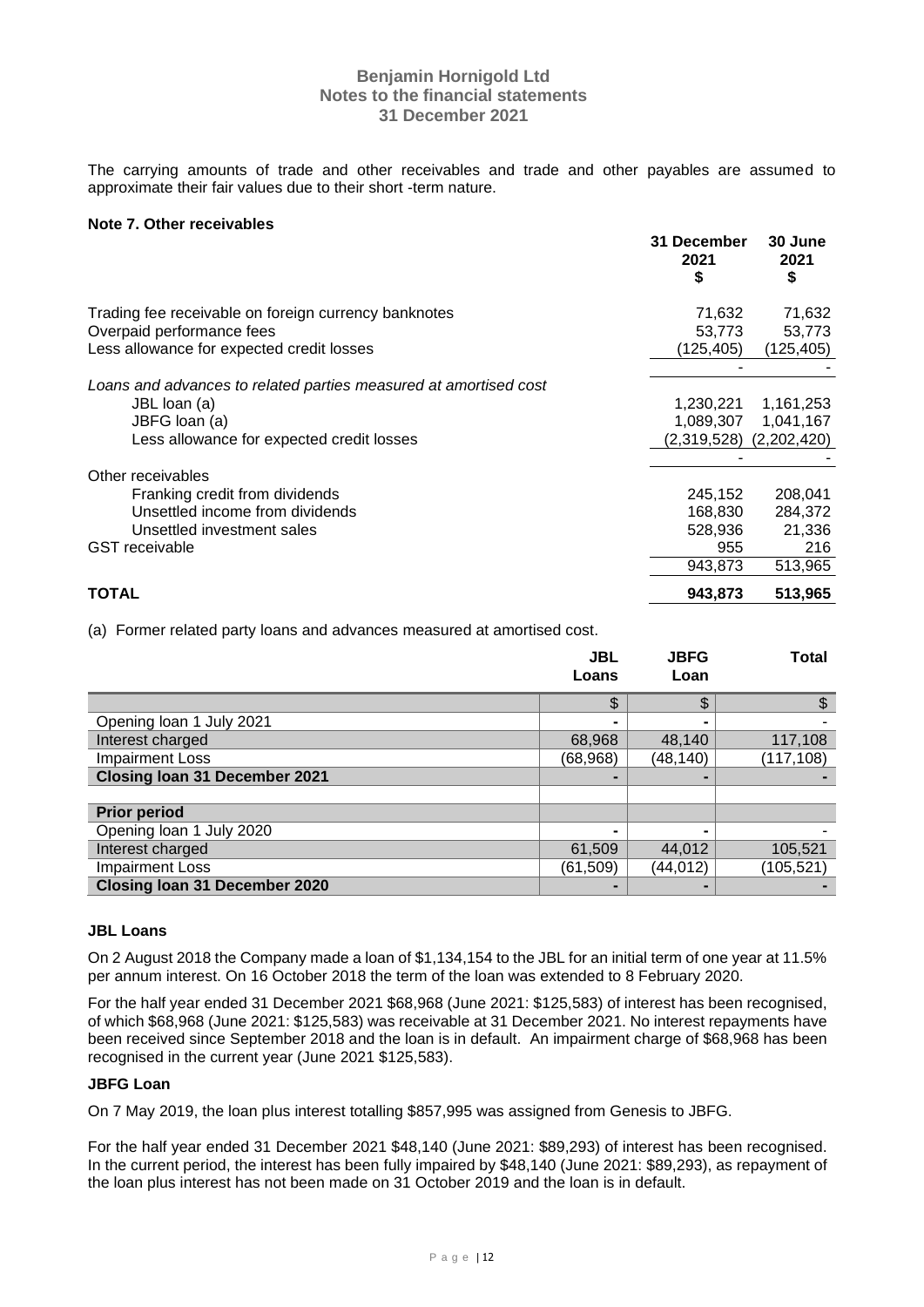### **Note 8. Earnings per share**

|                                                                                              | 31<br><b>December</b><br>2021<br>\$            | 31<br><b>December</b><br>2020<br>\$            |
|----------------------------------------------------------------------------------------------|------------------------------------------------|------------------------------------------------|
| Profit after income tax attributable to the owners of Benjamin Hornigold Ltd                 | 278,143                                        | 622,135                                        |
|                                                                                              |                                                |                                                |
|                                                                                              | 31<br><b>December</b><br>2021<br><b>Number</b> | 31<br><b>December</b><br>2020<br><b>Number</b> |
| Weighted average number of ordinary shares used in calculating basic earnings<br>per share   | 24, 155, 241                                   | 24, 155, 241                                   |
| Weighted average number of ordinary shares used in calculating diluted earnings<br>per share | 24, 155, 241                                   | 24, 155, 241                                   |
| Basic earnings per share<br>Diluted earnings per share                                       | <b>Cents</b><br>1.15<br>1.15                   | <b>Cents</b><br>2.58<br>2.58                   |

In the calculation of diluted earnings per share, only options with an exercise price lower than the average market price of ordinary shares of the Company during the period are considered when calculating the effect of the options.

# **Note 9. Events after the reporting period**

The Board does not believe the COVID-19 pandemic will have any impact on the Company's ability to continue as a going concern nor to continue working in Australia.

No matters or circumstance have arisen since 31 December 2021 that have significantly affected, or may significantly affect the Company's operations, the results of those operations, or the Company's state of affairs in future financial years.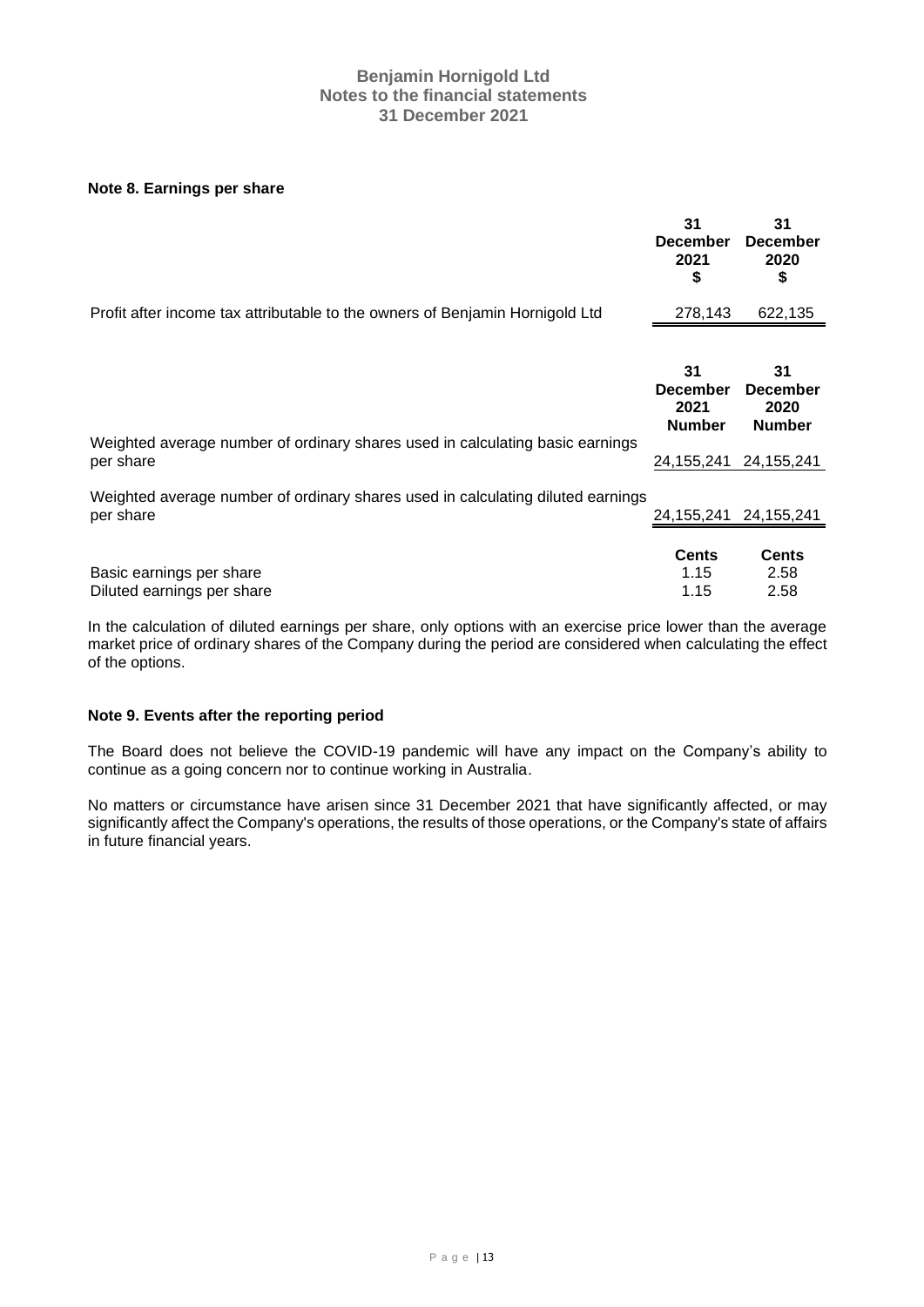# **Benjamin Hornigold Ltd**

**Independent auditor's report to the members of Benjamin Hornigold Ltd**

In the Directors' opinion:

- the attached financial statements and notes comply with the *Corporations Act 2001*, Australian Accounting Standard AASB 134 *'Interim Financial Reporting'*, the *Corporations Regulations 2001* and other mandatory professional reporting requirements;
- the attached financial statements and notes give a true and fair view of the Company's financial position as at 31 December 2021 and of its performance for the financial half-year ended on that date; and
- there are reasonable grounds to believe that the Company will be able to pay its debts as and when they become due and payable.

Signed in accordance with a resolution of Directors made pursuant to section 303(5)(a) of the *Corporations Act 2001*.

On behalf of the Directors

 $\overline{\phantom{a}}$ 

Michael Glennon Managing Director

25 February 2022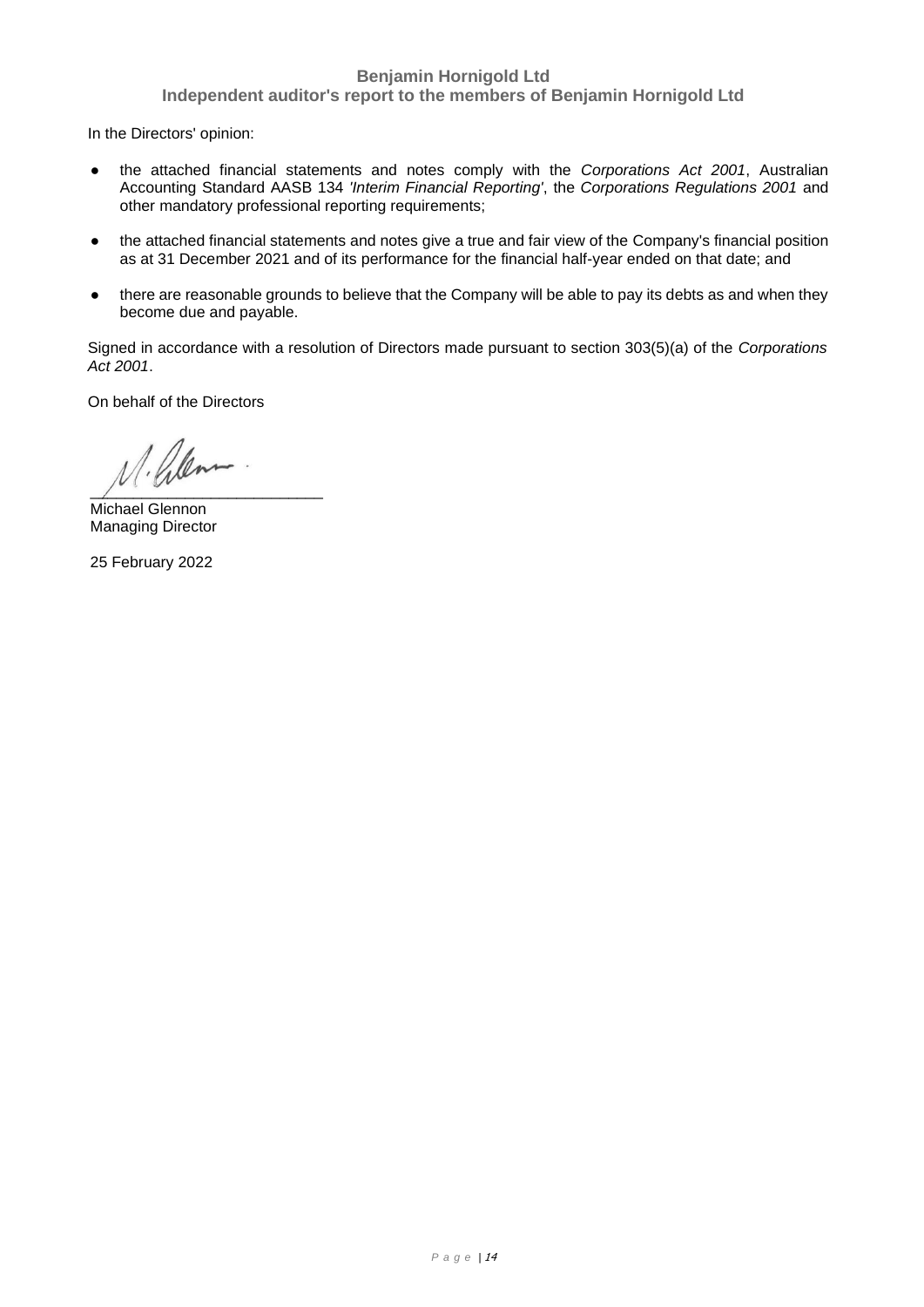

Level 38, 345 Queen Street Brisbane, QLD 4000

Postal address **GPO Box 1144** Brisbane, QLD 4001

p. +61 7 3222 8444

# **INDEPENDENT AUDITOR'S REVIEW REPORT TO THE MEMBERS OF BENJAMIN HORNIGOLD LTD**

# **Report on the Half-Year Financial Report**

### **Conclusion**

We have reviewed the half-year financial report of Benjamin Hornigold Ltd ("the Company") which comprises the statement of financial position as at 31 December 2021, the statement of profit or loss and other comprehensive income, statement of changes in equity and statement of cash flows for the half-year ended on that date, a summary of significant accounting policies and other explanatory information, and the directors' declaration.

Based on our review, which is not an audit, we have not become aware of any matter that makes us believe that the accompanying half-year financial report of Benjamin Hornigold Ltd does not comply with the *Corporations Act 2001* including:

(a) giving a true and fair view of the Company's financial position as at 31 December 2021 and of its performance for the half-year ended on that date; and

(b) complying with Accounting Standard AASB 134 *Interim Financial Reporting* and the *Corporations Regulations 2001*.

## **Basis for Conclusion**

We conducted our review in accordance with ASRE 2410 *Review of a Financial Report Performed by the Independent Auditor of the Entity*. Our responsibilities are further described in the *Auditor's Responsibilities for the Review of the Financial Report* section of our report. We are independent of the Company in accordance with the auditor independence requirements of the *Corporations Act 2001* and the ethical requirements of the Accounting Professional and Ethical Standards Board's APES 110 *Code of Ethics for Professional Accountants (including Independence Standards)* (the Code) that are relevant to our audit of the annual financial report in Australia. We have also fulfilled our other ethical responsibilities in accordance with the Code.

We confirm that the independence declaration required by the *Corporations Act 2001* which has been given to the directors of the Company, would be in the same terms if given to the directors as at the time of this auditor's review report.

### **Responsibility of the Directors for the Financial Report**

The directors of the Company are responsible for the preparation of the half-year financial report that gives a true and fair view in accordance with Australian Accounting Standards and the *Corporations Act 2001* and for such internal control as the directors determine is necessary to enable the preparation of the half-year financial report that gives a true and fair view and is free from material misstatement, whether due to fraud or error.

Brisbane Sydney Newcastle Melbourne Adelaide Perth



An Independent Queensland Partnership ABN 84 797 724 539. Liability limited by a scheme approved under Professional Standards Legislation. Pitcher Partners is a member of the global network of Baker Tilly International Limited, the members of which are separate and independent legal entities.

COLE WILKINSON SIMON CHUN

**JEREMY JONES TOM SPLATT** 

**JAMES FIELD** 

ROBYN COOPER FELICITY CRIMSTON KIERAN WALLIS

CHERYL MASON

bakertilly

NETWORK MEMBER

pitcher.com.au

MURRAY GRAHAM